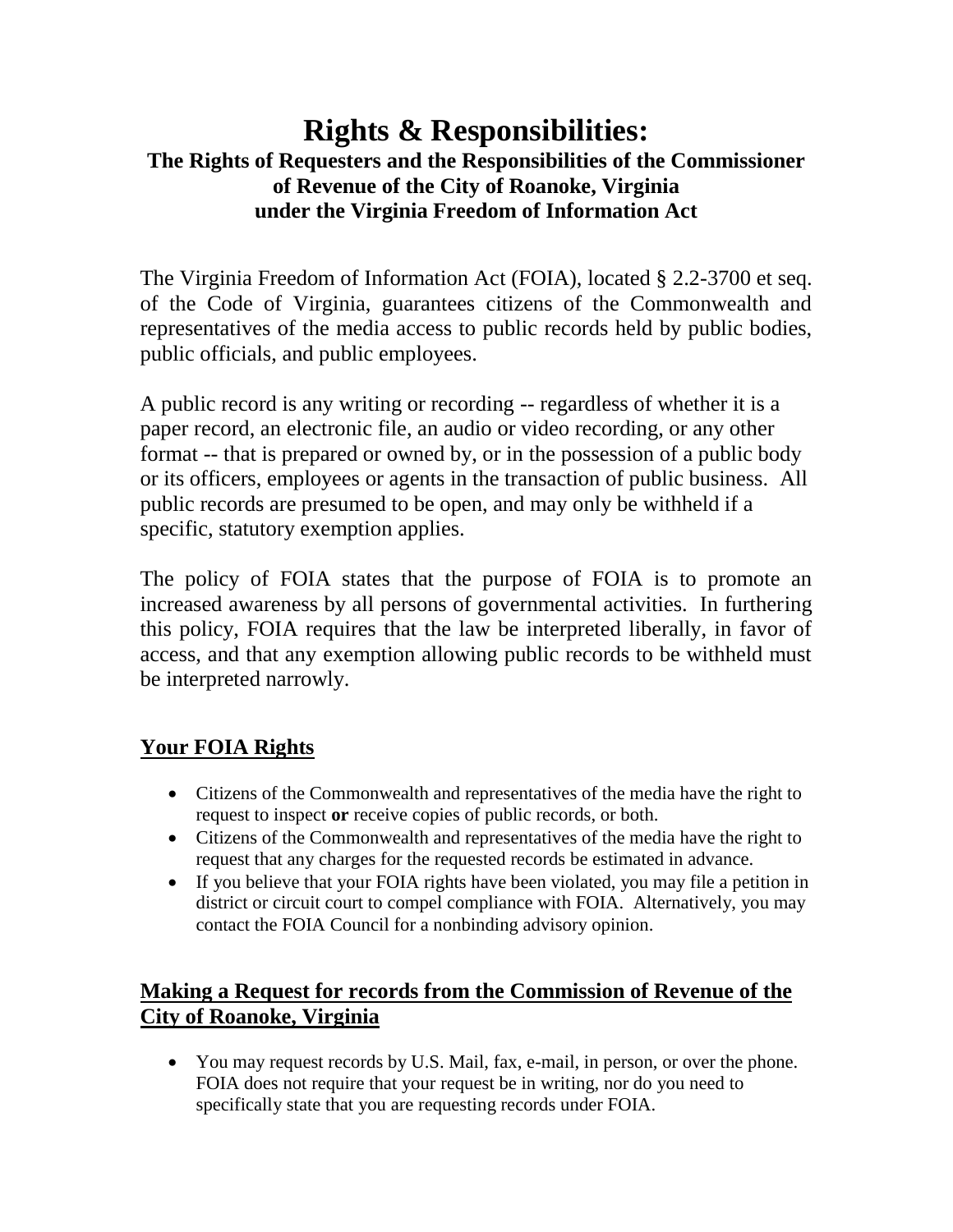- o From a practical perspective, it may be helpful to both you and the person receiving your request to put your request in writing. This allows you to create a record of your request. It also gives us a clear statement of what records you are requesting, so that there is no misunderstanding over a verbal request. However, we cannot refuse to respond to your FOIA request if you elect to not put it in writing.
- Your request must identify the records you are seeking with "reasonable" specificity." This is a common-sense standard. It does not refer to or limit the volume or number of records that you are requesting; instead, it requires that you be specific enough so that we can identify and locate the records that you are seeking.
- Your request must ask for existing records or documents. FOIA gives you a right to inspect or copy **records**; it does not apply to a situation where you are asking general questions about the work of the Commissioner of Revenue of the City of Roanoke, Virginia, nor does it require the Commissioner of Revenue of the City of Roanoke, Virginia to create a record that does not exist.
- You may choose to receive electronic records in any format used by the Commissioner of Revenue of the City of Roanoke, Virginia in the regular course of business.
	- o For example, if you are requesting records maintained in an Excel database, you may elect to receive those records electronically, via e-mail or on a computer disk, or to receive a printed copy of those records
- If we have questions about your request, please cooperate with staff's efforts to clarify the type of records that you are seeking, or to attempt to reach a reasonable agreement about a response to a large request. Making a FOIA request is not an adversarial process, but we may need to discuss your request with you to ensure that we understand what records you are seeking.

**To request records from the Commissioner of Revenue of the City of Roanoke, Virginia, you may direct your request to Melinda Mayo, the FOIA Officer for the Commissioner of Revenue of the City of Roanoke, Virginia. She can be reached at telephone: 540.853.6357, [melinda.mayo@roanokeva.gov,](mailto:melinda.mayo@roanokeva.gov) or fax at 540.853.1138. You may also contact her with questions you have concerning requesting records from the Commissioner of Revenue of the City of Roanoke, Virginia. In addition, the Freedom of Information Advisory Council is available to answer any questions you may have about FOIA. The Council may be contacted by e-mail at foiacouncil@dls.virginia.gov, or by phone at (804) 225-3056 or [toll free] 1-866-448- 4100.**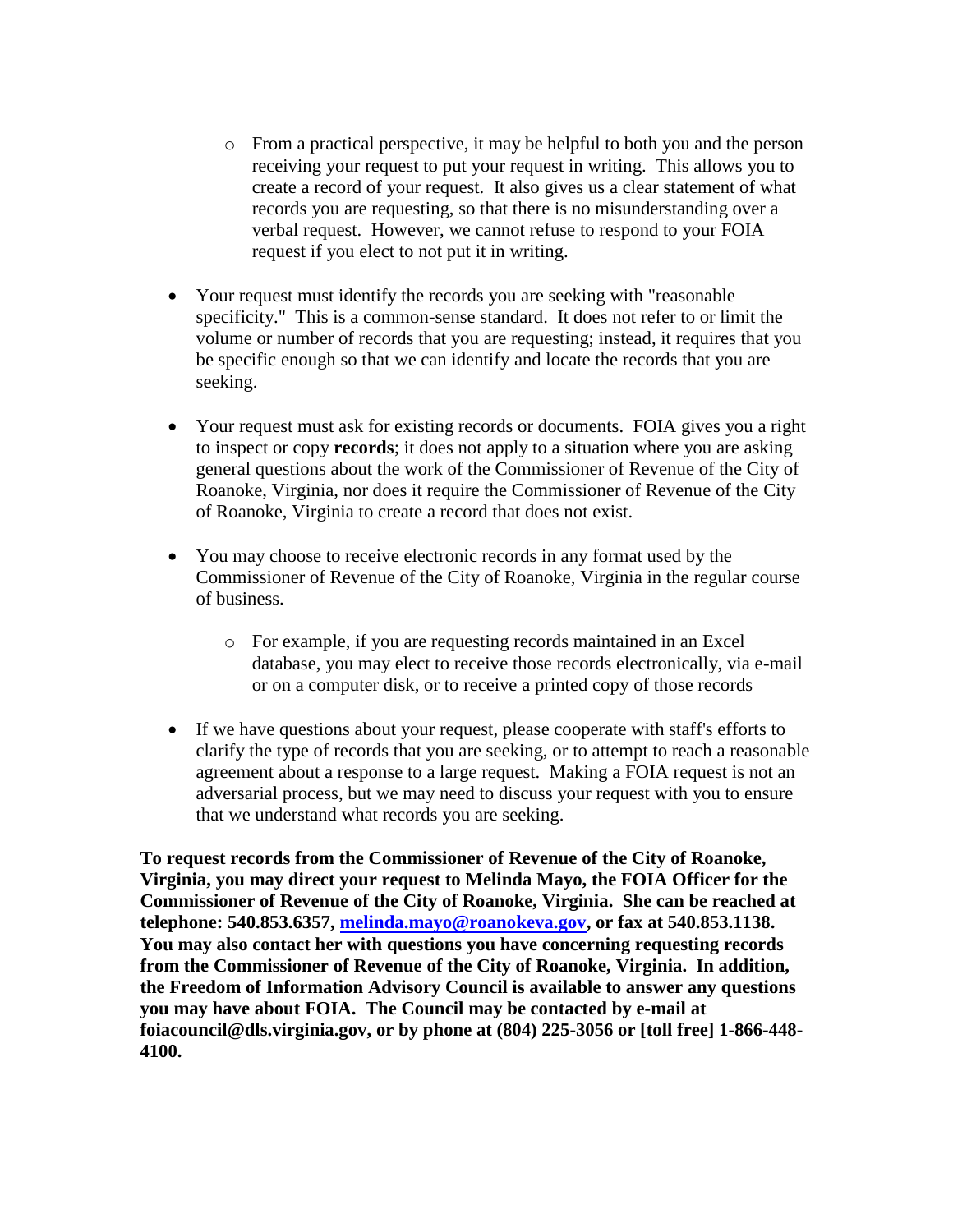## **The Commissioner of Revenue of the City of Roanoke's Responsibilities in Responding to Your Request**

- The Commissioner of Revenue of the City of Roanoke, Virginia must respond to your request within five working days of receiving it. "Day One" is considered the day after your request is received. The five-day period does not include weekends or holidays.
- The reason behind your request for public records from the Commissioner of Revenue of City of Roanoke, Virginia is irrelevant, and you do not have to state why you want the records before we respond to your request. FOIA does, however, allow the Commissioner of Revenue of the City of Roanoke, Virginia to require you to provide your name and legal address.
- FOIA requires that the Commissioner of Revenue of the City of Roanoke, Virginia make one of the following responses to your request within the five-day time period:
	- 1) We provide you with the records that you have requested in their entirety.
	- 2) We withhold all of the records that you have requested, because all of the records are subject to a specific statutory exemption. If all of the records are being withheld, we must send you a response in writing. That writing must identify the volume and subject matter of the records being withheld, and state the specific section of the Code of Virginia that allows us to withhold the records.
	- 3) We provide some of the records that you have requested, but withhold other records. We cannot withhold an entire record if only a portion of it is subject to an exemption. In that instance, we may redact the portion of the record that may be withheld, and must provide you with the remainder of the record. We must provide you with a written response stating the specific section of the Code of Virginia that allows portions of the requested records to be withheld.
	- 4) We inform you in writing that the requested records cannot be found or do not exist (we do not have the records you want). However, if we know that another public body has the requested records, we must include contact information for the other public body in our response to you.
	- 5) If it is practically impossible for the Commissioner of Revenue of the City of Roanoke, Virginia to respond to your request within the five-day period, we must state this in writing, explaining the conditions that make the response impossible. This will allow us seven additional working days to respond to your request, giving us a total of 12 working days to respond to your request.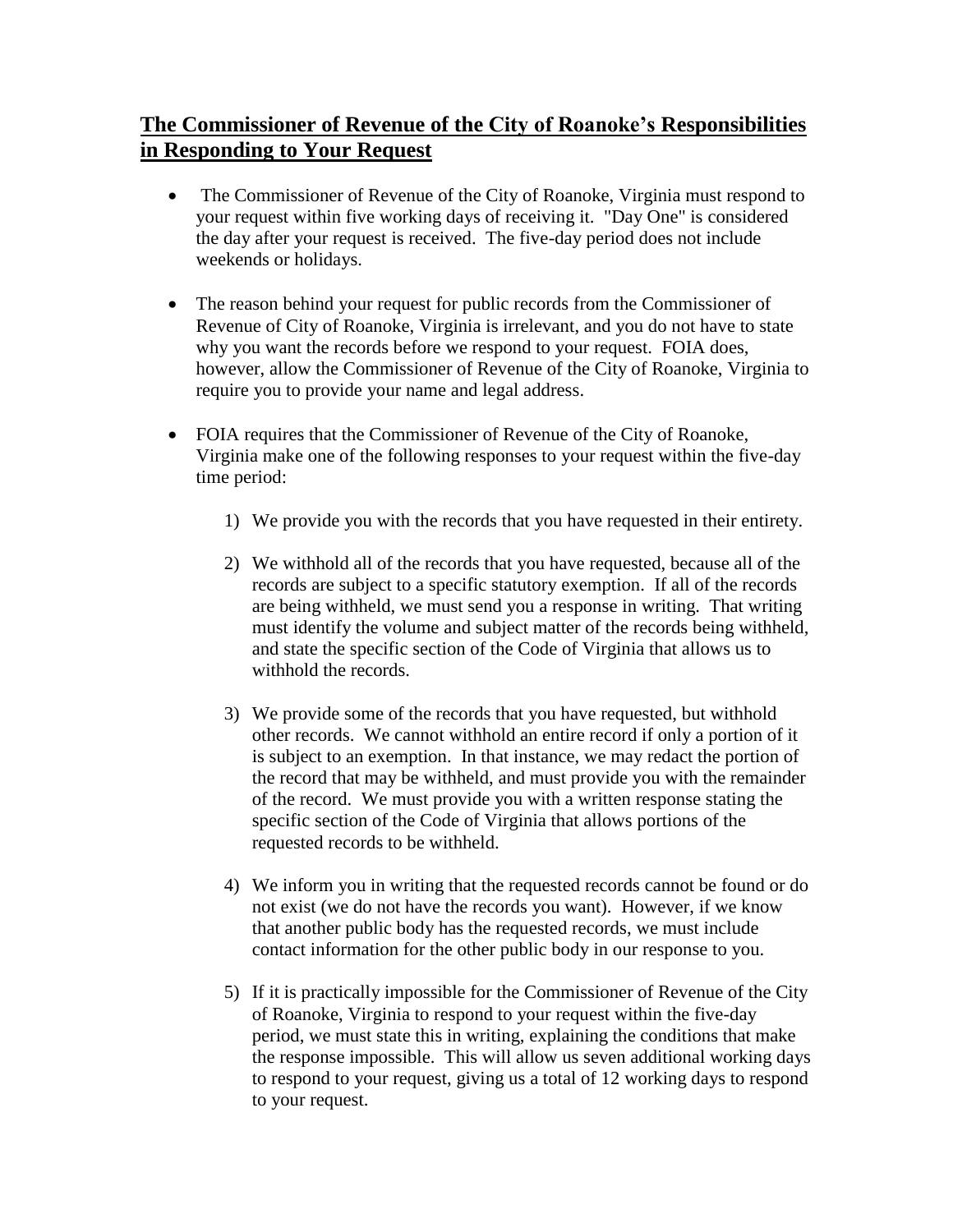If you make a request for a very large number of records, and we feel that we cannot provide the records to you within 12 working days without disrupting our other organizational responsibilities, we may petition the court for additional time to respond to your request. However, FOIA requires that we make a reasonable effort to reach an agreement with you concerning the production or the records before we go to court to ask for more time.

#### $\bullet$ **Costs**

- A public body may make reasonable charges not to exceed its actual cost incurred in accessing, duplicating, supplying, or searching for the requested records. No public body shall impose any extraneous, intermediary, or surplus fees or expenses to recoup the general costs associated with creating or maintaining records or transacting the general business of the public body. Any duplicating fee charged by a public body shall not exceed the actual cost of duplication. All charges for the supplying of requested records shall be estimated in advance at the request of the citizen as set forth in subsection F of § 2.2-3704 of the Code of Virginia.
- You may have to pay for the records that you request from the Commissioner of Revenue of the City of Roanoke, Virginia. FOIA allows us to charge for the actual costs of responding to FOIA requests. This would include items like staff time spent searching for the requested records, copying costs or any other costs directly related to supplying the requested records. It cannot include general overhead costs. The Commissioner of Revenue of the City of Roanoke, Virginia changes duplicating costs at the rate of \$0.10 (ten cents) per one-sided page and \$0.20 (twenty cents) per double sided copy.
- If we estimate that it will cost more than \$200 to respond to your request, we may require you to pay a deposit, not to exceed the amount of the estimate, before proceeding with your request. The five days that we have to respond to your request does not include the time between when we ask for a deposit and when you respond.
- You may request that we estimate in advance the charges for supplying the records that you have requested. This will allow you to know about any costs upfront, or give you the opportunity to modify your request in an attempt to lower the estimated costs.
- If you owe us money from a previous FOIA request that has remained unpaid for more than 30 days, the Commissioner of Revenue of the City of Roanoke, Virginia may require payment of the past-due bill before it will respond to your new FOIA request.

### **Types of records**